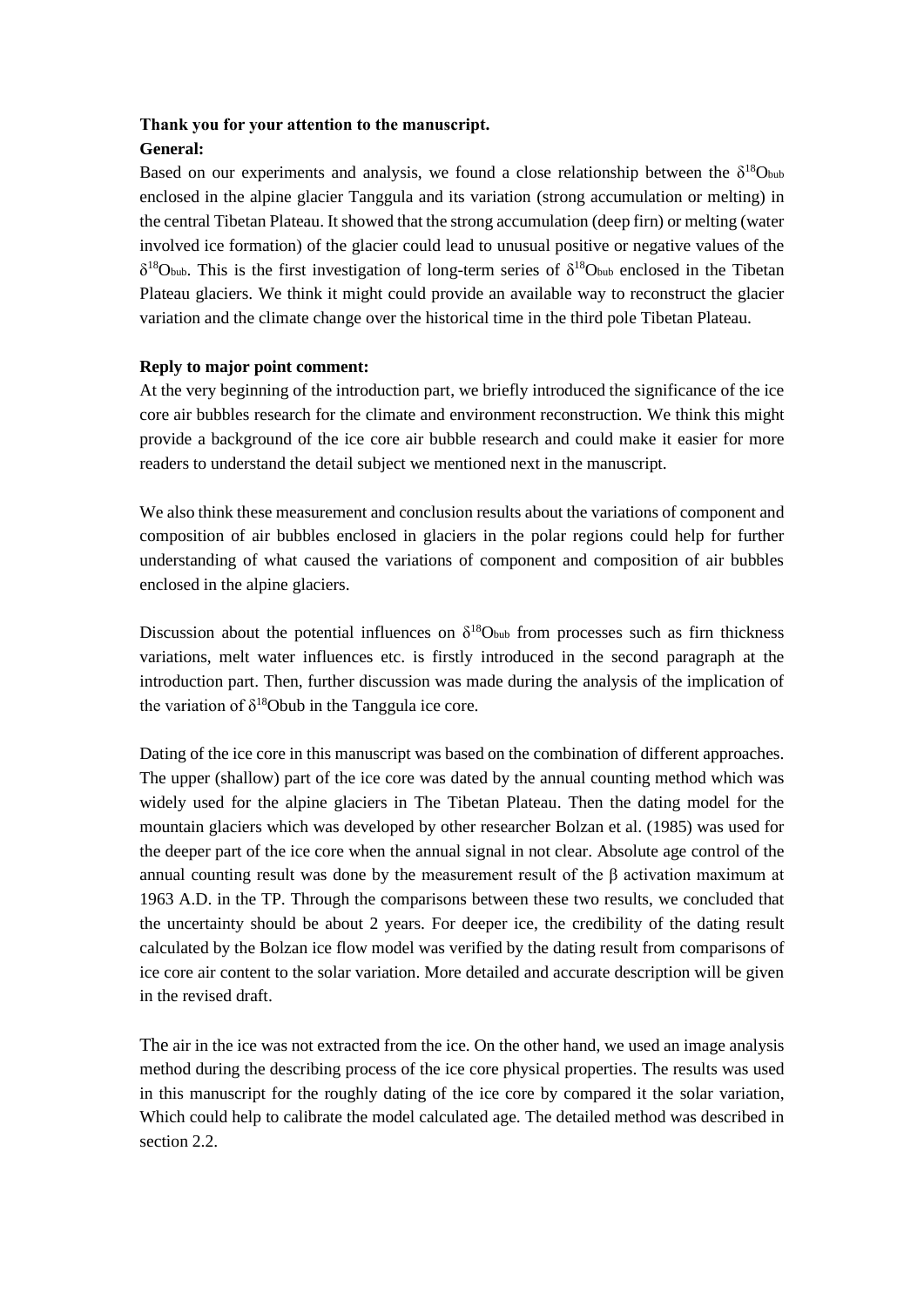The procedure for the measurements of  $\delta^{18}$ Obub was described in section 2.2. As the release method of the air in the ice was a mature method developed by our coauthor and was already published, so we did not describe it in this manuscript, but cited. It was an online system. And the water vapor was firstly cleaned in the cold trap after the air released. Furthermore, it was secondly cleaned by a nafion drying tube before the air component was transported into the Mat-253. The  $\delta^{18}$ Obub and  $\delta^{17}$ Obub were both measured by the Mat-253. No other isotope and elemental ratios were measured during the experiment.

The glacier flow model formula was obtained from the published article which was cited in the manuscript. So detailed method was not mentioned in our manuscript.

#### **Reply to Intro:**

Yes we agree. In our discussion part we analysis the physical and chemical influence to the variation of the  $\delta^{18}$ Obub. More introduction of these items relevant for the manuscript will be added to the revised manuscript. The  $\delta^{15}N$  wan not measured in this study.

#### **Reply to Line 40f:**

More contribution factors like the ecosystem variation to the Dole effect will be added in the revised manuscript.

#### **Reply to Line 49ff:**

Yes, we agree.

#### **Reply to Line 64:**

As the  $\delta^{15}$ N was not measured for this study, the exact firn thickness was not discussed in the manuscript.

#### **Reply to Line 95f:**

we used an image analysis method during the describing process of the ice core physical properties. It is used in our manuscript for the roughly dating of the ice core by compared it the solar variation. The detailed method was described in section 2.2.

#### **Reply to Fig.2:**

Yes, we agree that uncertainty should be existed. The absolute age control of the annual counting result was done by the measurement result of the β activation maximum at 1963 A.D. in the TP. Through the result comparison, we concluded that the uncertainty should be about 2 years. For deeper ice, the dating result calculated by the Bolzan ice flow model was verified by the roughly dating result from comparison of ice core air content to the solar variation. It is possible that sometimes there was age errors for some part of the ice core, but it does not affect the result discussion in decadal or centurial scale.

**Minor points: Reply to Line 158:**  Yes, we agree.